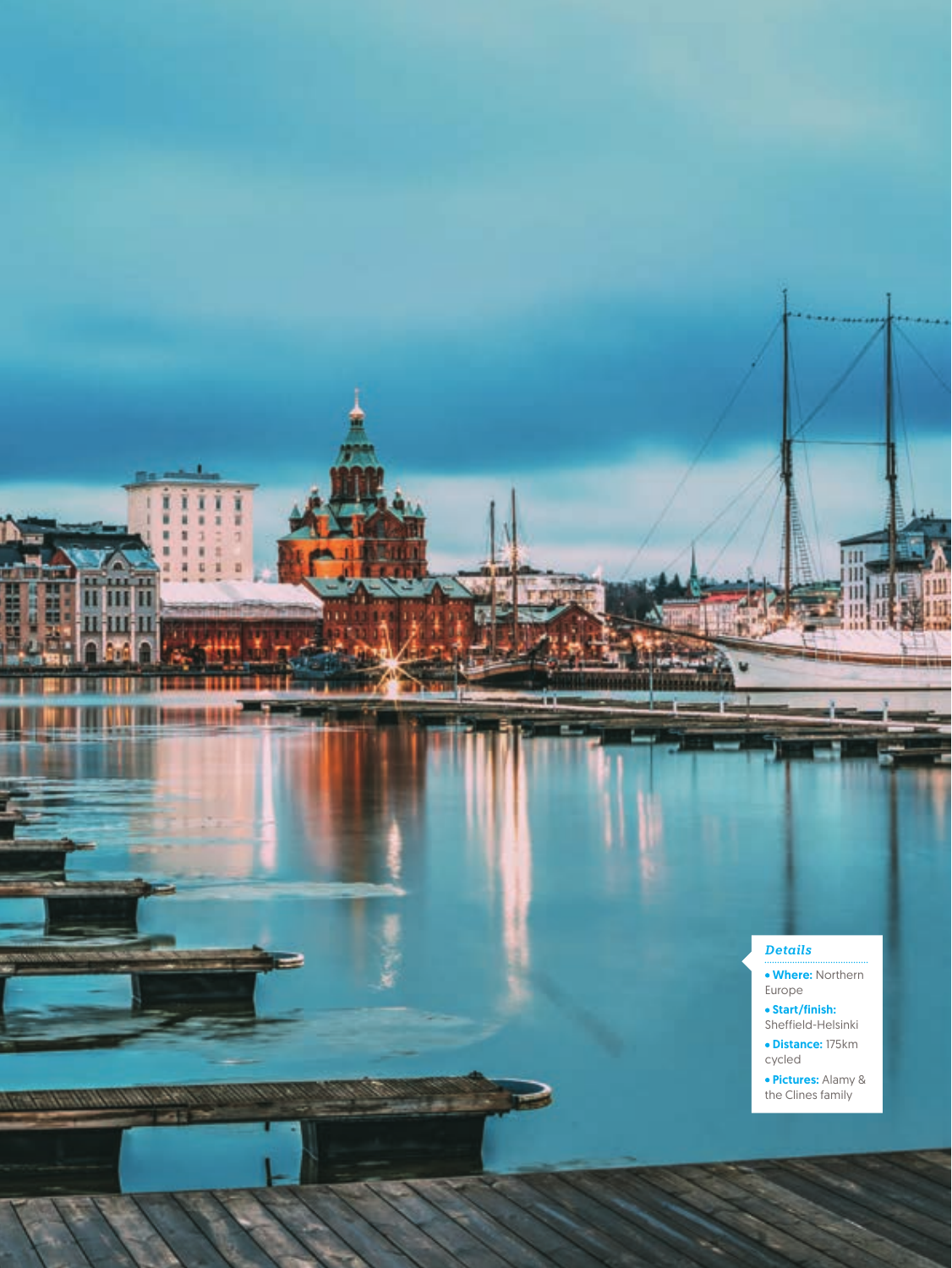

#### LOUISE AND JEREMY CLINES

*Car-free parents*

The Clines family travel widely with their bikes and camping gear

# DESTINATION FINLAND *Great Rides*

Cycling UK members **Louise and Jeremy Clines** took their two children, four bikes, and a trailer to Finland. This is how they did it

ot owning a car, we spend every summer<br>
holiday with some configuration of bikes,<br>
trailers, trains, and ferries. We've written<br>
about this for Cyclo before, most recontly in 2016 **holiday with some configuration of bikes, trailers, trains, and ferries. We've written about this for Cycle before, most recently in 2016 – see** *cyclinguk.org/cycle/aboard-family-cyclingholiday-train.* **But could we get as far as Finland that way, getting all our gear on and off trains and ferries? We – Louise, Jeremy (mum and dad), Esther (8) and Nathaniel (6) – decided to try.** 

We had considered flying or becoming ferry foot-passengers with suitcases. However, we love cycling, and bikes are the only way we can comfortably carry family camping gear. It's great to have bikes for day trips as well.

The biggest decision of the trip was made: to go over land and sea from the UK to Finland on a fiveweek cycling and camping adventure. With four months to go, we began our research. A cascade of ferry, rail and campsite bookings soon followed.

## ACROSS THE NORTH SEA

We breezed along the mostly traffic-free route from Hull train station onto the P&O ferry to Rotterdam. After a restful night's sleep in a comfortable cabin, we used 8km of cycle tracks, followed by the passenger ferry from Pistoolhaven, to get us across from Europoort to Hoek Van Holland.

 We left the port on the fabulous coastal traffic-free cycle route towards Den Haag. Our six-year-old sprinted ahead. He and his bike, complete with rear panniers and handlebar

**AR** *These German trains were incredible. There was space for 18 bicycles, each with its own numbered slot*

bag, won smiles and thumbs-up from cycle tourers coming the other way.

After camping overnight, we set off on our biggest travel day. This involved getting ourselves, our bikes, twelve panniers, a 90-litre trailer bag, and a folding trailer on and off four trains from Den Haag in the Netherlands to Lübeck in Germany.

#### NEXT STOP NORTHERN GERMANY

Louise was anxious. We arrived at the first station super early to relieve the tension. Our 10km bike ride to Den Haag station had taken just over an hour, without the imagined punctures, accidents, arguments and route-finding mishaps. We took an earlier train than necessary too, in order to be in plenty of time for our booked train at Amersfoort. Fellow cyclists were friendly, swapping stories and helping us board with our loaded bikes.

The next two trains (Amersfoort to Osnabrück and Osnabrück to Hamburg) were both fast, longdistance trains that required cycle reservations. These German trains (the first was the international Amsterdam-Berlin service) were incredible. There was space for 18 bicycles, each with its own numbered slot. It was a delight for a family who often try to squeeze four bikes into the

inadequate spaces on British trains. Finally, after our fourth train, a local

service, we arrived in the beautiful medieval town of Lübeck, where we set up camp just as the sun had set. We spent the next couple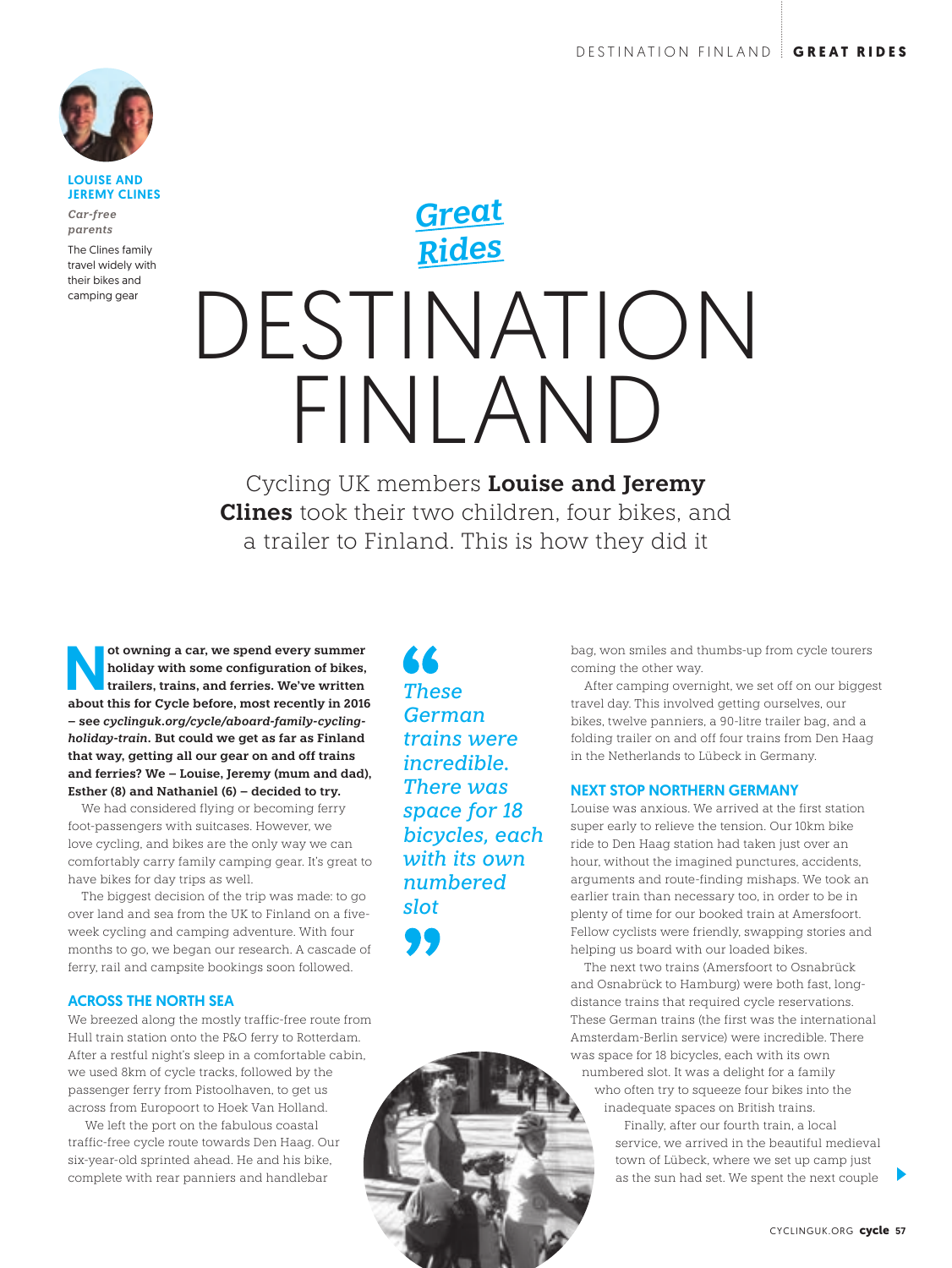### *Do it yourself* Family trip to Finland

We booked our ferries directly with P&O (Hull to Rotterdam) and with Finnlines (Travemünde to Helsinki).

Deutsche Bahn's helpful UK phoneline

## (08718 808066)

enabled us to buy our tickets and reserve our bikes on the train from Den Haag to Lübeck. We reserved tickets and bicycle spaces from Helsinki to Salo direct with VR, the Finnish rail company. Their website **www.** vr.fi was extremely user-friendly.

• Our campsites were booked directly too. In Lübeck we stayed at Camping Lübeck-Schönböcken en.camping-luebeck. de. In Helsinki we camped at Rastila Camping hel.fi/ helsinki/en/culture/ leisure/rastila. And in Travemünde we stayed at Campingplatz Ivendorf camping-

travemuende.de.



of days exploring Lübeck by bicycle. Though the provision for bicycles is not of Dutch standard, the combination of traffic-free paths and quiet roads meant we felt safer than in many places in the UK. Only occasionally did a bike path abruptly stop.

 In Lübeck, we enjoyed cycling along the river, past the Holsten Gate built in 1478, the seven churches, dating from the 13th century, and the Hospital of the Holy Spirit, built in 1230. The old town is an island surrounded by the River Trave.

We pedalled to the station for a day out in Hamburg, the highlight of which was a trip to Miniatur Wunderland (including many cyclists in miniature, not just trains). The metro-card for travel by bus, train, and boat gave us a low-cost river trip.

Another great Lübeck day was spent in and on the water in the summer sun. We discovered a fantastic fresh-water swimming spot, accessed by cycling through parkland and along the river. What a pleasure to move from the 28°C air temperature to 22°C water! The children were excited to see a diving platform to swim out to, a tubular slide to whizz down, as well as paddle-board and kayak options. There was a grassy sunbathing area, a small sandy beach, and a café.

#### FERRY TO HELSINKI

After four days, it was time to say goodbye to Germany and head to Finland. The heat hadn't abated so we shortened our next planned cycling day by hopping on the boat that headed, in relaxed fashion, downstream from Lübeck to the port of Travemünde. The afternoon was given to cycling



out to the Baltic coast beach and playing in the lively surf, oblivious to the beach charges we noticed on our return.

Cycling onto a huge ferry is always exciting, even in daylight. We boarded the Finn Maiden in the dark, in mandatory hi-viz vests, wearing head torches. The late hour and the convoy vehicle that wove a path across the dockyard full of lorries to lead us onto the ship all added to the sense of adventure.

 Seeing the lunar eclipse from the middle of the Baltic Sea was a real highlight of the crossing. The 30-hour journey seemed to fly by with cabin picnics, games of Uno, and frequent visits to the jacuzzi and sauna – almost obligatory for a Finnish boat.

Cycling off the ferry just to the east of Helsinki was easy. We breathed in the clean air and immediately joined a well laid-out traffic-free lane separate from the main road. Enticing-looking cycle routes branched off into the trees, promising future